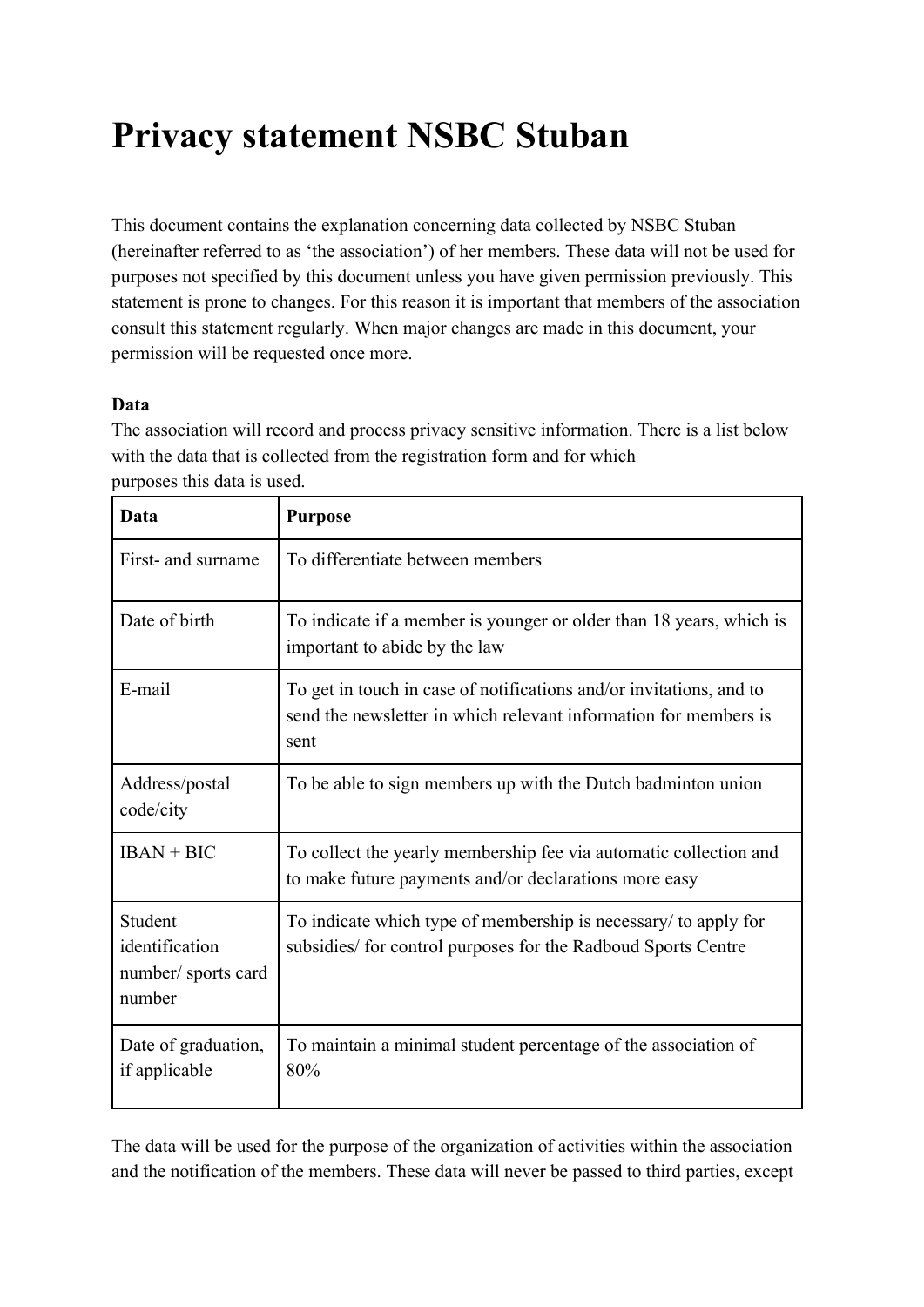for the Radboud University, the Radboud Sports Centre, the Hogeschool van Arnhem en Nijmegen and Badminton Nederland (only if one wishes to compete in a badminton league or official tournaments). The data will be stored using digital administration software. A processing contract is agreed upon with the administrators of this administration software and the data can only be accessed by members of the board of the association. You can review your data and submit an alteration at all times. Your financial data and name will be archived for a maximum of 7 years after the termination of your membership, because this information is necessary in case of a review by the tax authorities. All other data will be deleted in October of the year following your cancellation. When an individual wishes to re-enter membership, he/she is required to fill in a registration form again.

If you are member of the association, it is obligatory to be a member of the Radboud Sports Centre. Your student identification number and sports card number will be shared with the Radboud Sports Centre for verification. Furthermore, the Radboud University, the Radboud Sports Centre and the Hogeschool van Arnhem en Nijmegen will ask the association to provide certain data. The reason for this is the verification of student status and the verification of the members file**.** By agreeing with this statement you agree that the data mentioned above will be shared with the Radboud University, the Radboud Sports Centre and the Hogeschool of Arnhem en Nijmegen for applying for subsidies.

By signing the registration form you agree to the submission of the processing of personal data.

#### **Objection**

It is possible to object to the collection of data. If the foundation of the association weighs heavier than the objection, the association can choose to continue the processing of the data. If the objection is against providing data to the Radboud University, Radboud Sports Centre or Hogeschool van Arnhem en Nijmegen than this can be mentioned to the association. If the data is already provided, than the association will notify the Radboud University, Radboud Sports Centre or Hogeschool van Arnhem en Nijmegen of the limitation.

#### **Activities**

To promote or report about activities organized by the association some personal data or photos made during the activities may be published on the website of the association and social media. You are entitled to have any image where you are portrayed removed from the locations where they are published.

#### **Health data**

Committees are allowed to collect health data necessary for the organisation of activities. These data will not be shared with third parties and will be deleted after a maximum of two weeks after the activity. The committees have access to the names and e-mail addresses of all members.